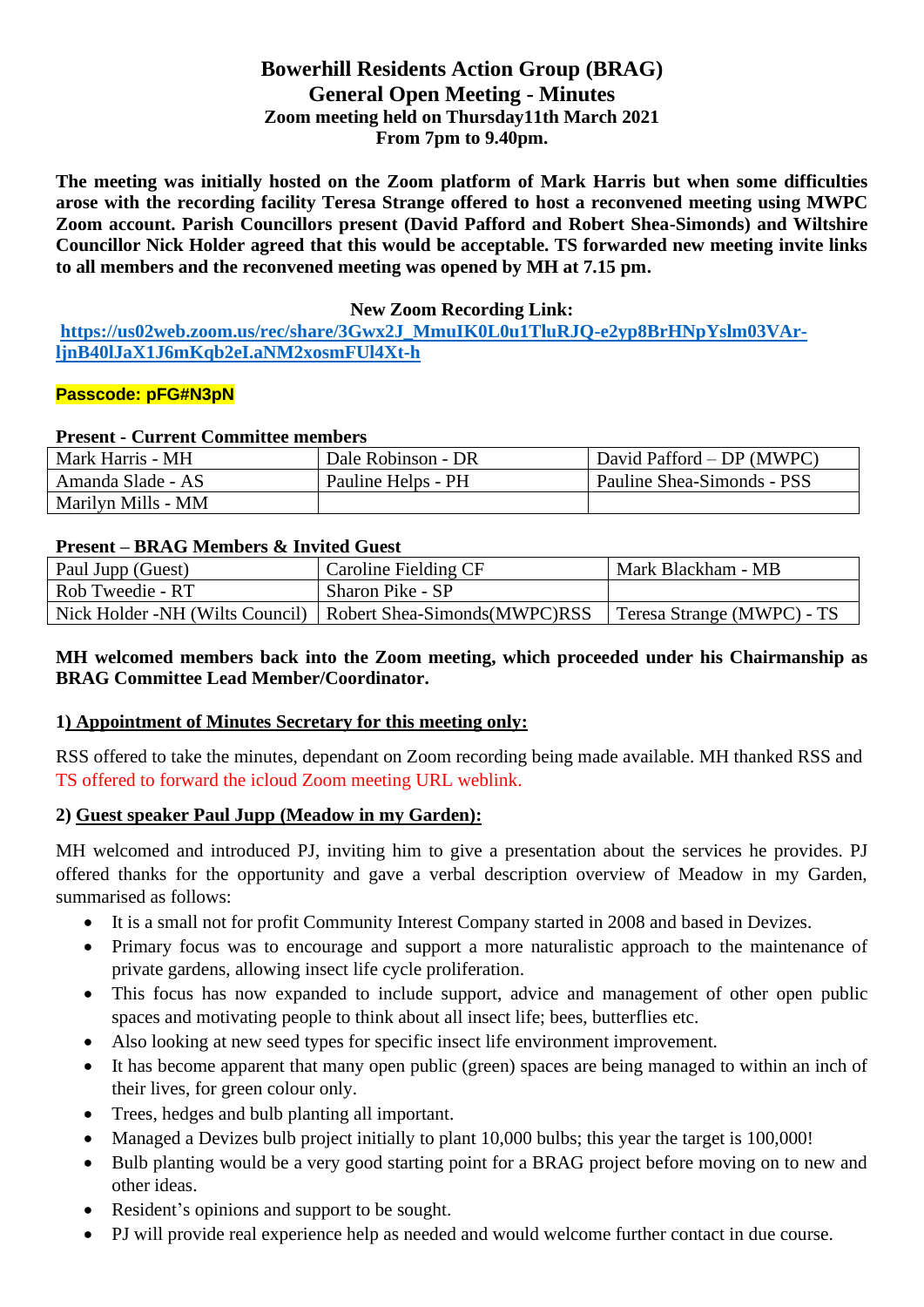MH thanked PJ opened the meeting to members for questions:

- PSS suggested that the path down to, and the picnic area itself would be a suitable area for wild flower planting but that unfortunately the Committee member for leading the Picnic area group was not in attendance. It was agreed that MH would make contact with Jenny Butcher to have an initial conversation about this and the Picnic site generally.
- CF stated that the naturalistic approach to the flower planting and maintenance or specific green areas in Bowerhill was a wonderful idea. She has previous experience of this in schools and thinks school children would make keen bulb planting volunteers. Contact to be made with Bowerhill Primary and the Oak Secondary Schools (MH?).
- RT reported that with previous contact with PJ he had, during Sept/October 2019, planted approximately 2,000 Bluebell bulbs in the small triangular woodland on the other side of the canal on the left hand side over the swing bridge. He encouraged members to view it over the coming Spring and early Summer months.
- SP suggested the various grass mounds as good potential areas for Meadow planting, which prompted input from PH and a discussion about Brabazon Way and the grass area behind Gompels. TS reported about the grassland area behind Wellington Drive and the Hornchurch Public Open Space, both under MWPC maintenance provision. She asked particularly about what plants would flourish in wet condition areas. PJ suggested tree line wet areas and some specific wild flower planting. He suggested starting with "easy" areas first before leading onto potential wetland meadows.

It was agreed that this would be an excellent BRAG project to take forward for discussion and plans at the next meeting. SP agreed to make contact with PJ who had offered to make a walk round site visit, to offer initial ideas. MH thanked PJ for his attendance and much appreciated his offer of help in the future.

MH reported that Jenny and Graham Butcher were keen to carry on leading the Picnic site maintenance group but was unaware at this time as to the extent of their time commitment. MH agreed to having a discussion with them about this and the wild flower planting project. Also to discuss the question of key holding for, and maintenance of, the Picnic site BRAG notice boards.

# **3) Benches and picnic tables – an update from Teresa Strange, Clerk to MWPC**

- MH reported on conversations with TS, DR and Jenny Butcher concerning the benches on the bridleway path and confirmed their agreement about the current situation. MH then invited TS to report on the situation on behalf of MWPC.
- TS reported as follows:
	- 1. Purchases are based on Local Area Board Grant application and match funding from MWPC.
	- 2. On Falcon Way 3 new benches approved (one already in place) one next to bus stop adjacent to Kingfisher Way and one on the green opposite Tesco. On the Hornchurch Public Open Space area the two broken benches are scheduled for replacement along with the supply of two new picnic tables to join the one supplied by Gompels in the middle of the area. A discussion on the placement shape of the tables followed and a horseshoe shape was agreed. MB agreed to liaise and oversee placement. TS confirmed that the vehicle access to the site was currently closed. This would be re-instated in due course to allow delivery of benches & tables. TS (MWPC) to progress items 1, 2 & 3.
	- 3. DR confirmed and TS agreed the locations for the two benches to be replaced on the bridle path: first, the Mills Anniversary Bench and second the one adjacent to the towpath. Also the installation of a new one at the top of the bridleway close to the parking area. DR asked if the wood from the old benches could be retained for use by BRAG picnic group. This was agreed. A request from CF for new benches to have a higher seat was confirmed by TS. MWPC to continue overseeing the operation.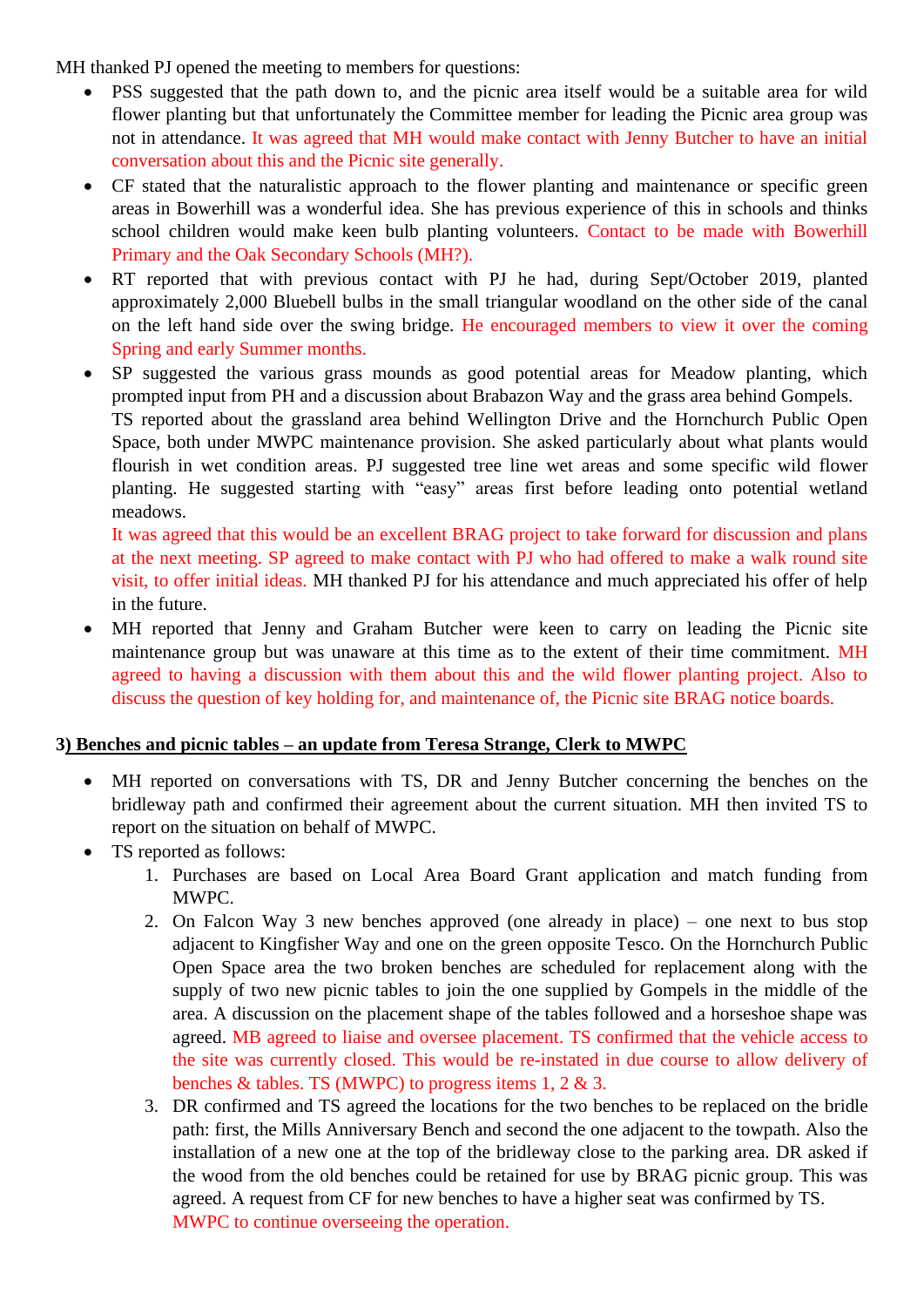4. A member started a discussion regarding rubbish bins but no action was agreed.

# **TS had to leave the meeting at this stage, but the MWPC Zoom hosting would continue.**

**4) Apologies for absence .** MH reported apologies had been received from: Sue Tweedie, Hazel Muse, Viv Feltham and Vanessa Allen.

MH also reported that he had a number of new names on his BRAG contact list. He hoped that new members would be attending future meetings.

**5) Minutes of last meeting held on Zoom 11 Feb 2021:** Taken and produced by PH and previously circulated.

- MH thanked Pauline Helps for all her excellent work as BRAG Secretary.
- In the absence of any amendment requests MH proposed that the minutes be accepted as a true record. This was unanimously agreed. Minutes to be signed.

## **6) Matters arising**

• **BRAG Committee New Executive Officers:** MH asked for interest from members in fulfilling the vacant posts of: **Chairman, Vice Chairman, Treasurer and Secretary.**

The meeting expressed the hope that Mark Harris would move forward from his current role as temporary Chairman and BRAG Committee Lead Member/Coordinator to take up the role as **BRAG Chairman**. MH intimated that he would be happy to do so. MH to retain Chairman role.

A discussion took place regarding finances generally with MH reporting that there were monies due to be paid into the Bank Account within 30days and that a grant funding application had been submitted.

CF reported that due to her restricted visual capability she is unable to fulfil any executive role but is keen to be a Committee Member.

MH thanked Mark Blackham for his offer to stand for the **Treasurer** role and DP proposed that he take on the role as Acting Treasurer forthwith. This was unanimously agreed with the hope that Jenny Butcher and Teresa Strange would help with handing over to MB all financial matters/records etc. MH, MB, JB & TS to liaise.

With no other current nominations MH expressed the hope that interest in **Vice Chairman and Secretary positions** would be forthcoming for the April meeting to enable election of officers and committee at a BRAG AGM to be held during the second half of May. Agenda Item for April Meeting

- **Best Kept Village and Britain in Bloom Competitions:** PH has all the CPRE records and paperwork for the Best Kept Village from the last 2 or 3 years. There was no immediate interest in taking this or the Britain in Bloom (JB - Picnic Area) on for 2021; possibly refer through to MWPC?
- **Treasurer's Report:** MH reported that this will be covered in Item 8) Financial Statement.
- **Tesco Donation:** MH reported that he had discovered that Tesco were to make a £1000 donation to each sponsored Local Community Organisation and that, as BRAG had entered, we should be in line for this donation. MB to liaise with Tesco.
- **Melksham Bypass:** MH reported that the signs on the Bridle Path down to the canal were misleading and factually incorrect. A general discussion followed with agreement to a suggestion from DP that we should not at this time continue to speculate over the various options. A further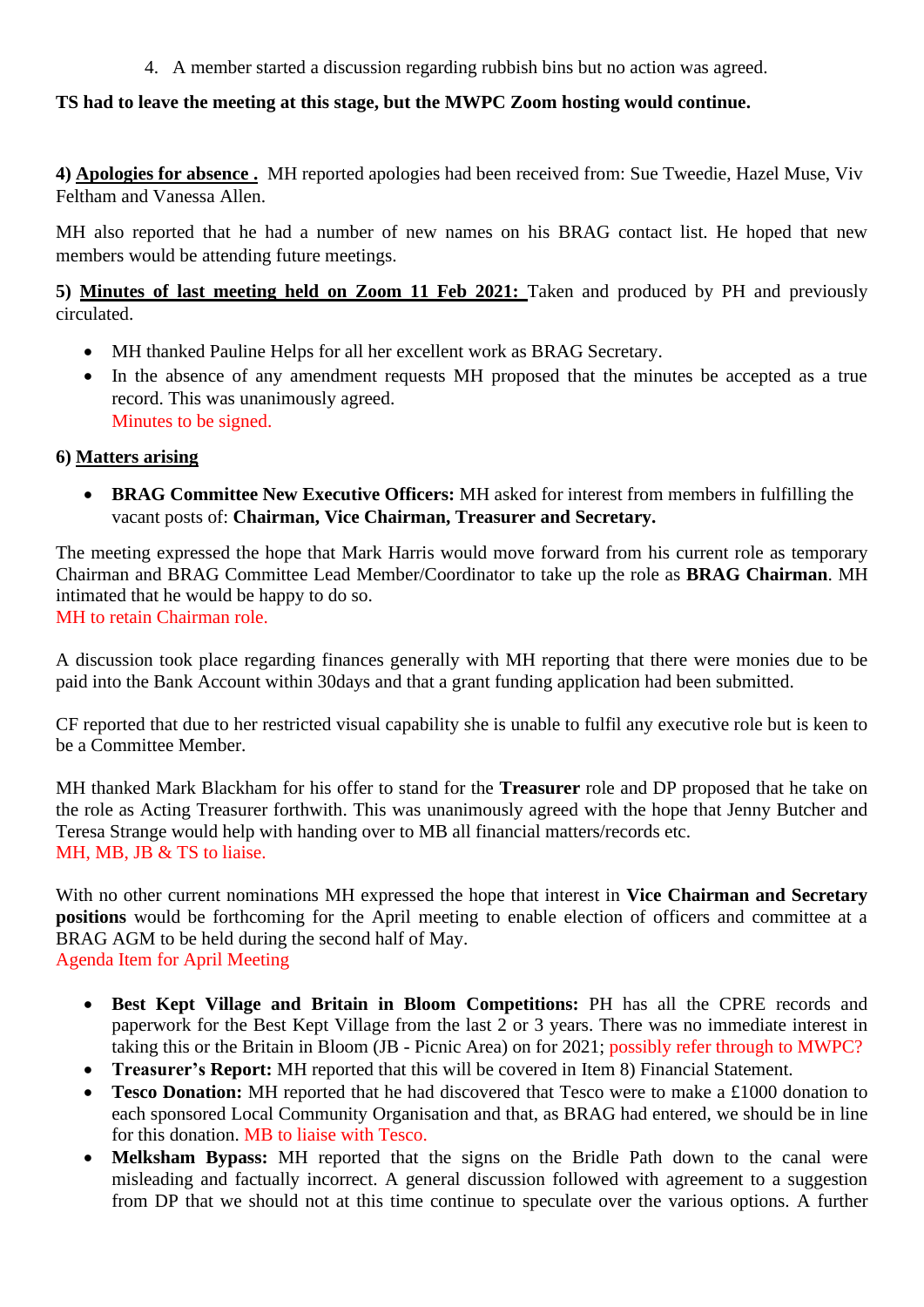official consultation period will be bought forward and BRAG should monitor developments and react as appropriate.

- **Picnic Area and Bridle Path.** A general discussion took place about dog mess and bins. The meeting was reminded that the Picnic Area is within Seend Parish and therefore MWPC have no formal obligations. DP agreed to discuss with MWPC/TS about the possibility of replacing the bin at the end of Locking Close with a larger one.
- **Melksham Neighbourhood and Seend Parish Plans.** These were noted.
- **Melksham Station Hub Café:** Due to open on 29<sup>th</sup> March.
- **Planning Application for Housing Development South of Western Way:** MH had received agreement to object from 6 BRAG Members so had submitted on behalf of BRAG; he had noted 10 objections placed as well as MWPC.
- **Neighbourhood Policing Team:** General discussion with agreement for contact to be made and maintained. MH reported that he had already liaised with NPT; they are apparently not in a position to attend BRAG meetings. They did state that Janet Gould is our WPCSO.

# **7) Correspondence**

No correspondence to or from BRAG reported.

# **8) Financial statement**

• **Treasurer's Report:** MH stated that he had received the report to Jan 2021 from Jenny Butcher, which he had circulated to members. He reported the main facts/figures as follows: **Bank balance** from 16.04.2019……………………………………….£ 958 **Income** over next 18 months to Jan 2021 (donations, grants etc)……..£2277  **Balance……………£3235 Expenditure** for same period………………………………………….**£2663 Jan 2021 Bank Balance £ 572**

JB had reported subsequent additional income of a cheque for £50 from Seend PC and £100 from Melksham Council (MTC or MWPC?).

• **Picnic Area Expenses/Running Costs:** MH reported that JB had requested approval of some expenditure. A discussion surrounding management of BRAG finances followed taking into account that the current signatories (PH, JB  $\&$  DR) are no longer executive officers. MM stated that within another group she attends they have 3 signatories namely the Chairperson, Treasurer and one other committee member. It was agreed that this would be a good principle to apply to BRAG finances and that this matter should be carried forward for action. It was also agreed that any expenditure payment requests must be approved by the committee until such time as the new signatory protocol was in place.

# **9) Melksham Without Parish Council report – Councillor David Pafford**

Report from DP covered 3 main items:

- **Vehicular Access (for Contractors vehicles) to Hornchurch Road Public Open Space:** This is currently not possible due to Wilts Council installing a fixed post as opposed to an articulated one. MWPC have requested correction installation work to be carried out and are currently waiting for this to happen. DP (and PH) will monitor and report on this on a regular basis; when completed regular maintenance of the site can be restarted.
- **Hornchurch Road Play Area:** Comments have been received from users regarding areas of uneven surface within the play area. DP and MWPC staff had carried out a site inspection visit. It was deemed that the small areas do not warrant repair or pose a safety risk at this stage. This matter will be considered again.
- **Pathfinder Way Play Area –** DP reported that this has been named **The Davey Play Area** after a father and son of that name with a close association to the Bowerhill ATC (Air Training Corps)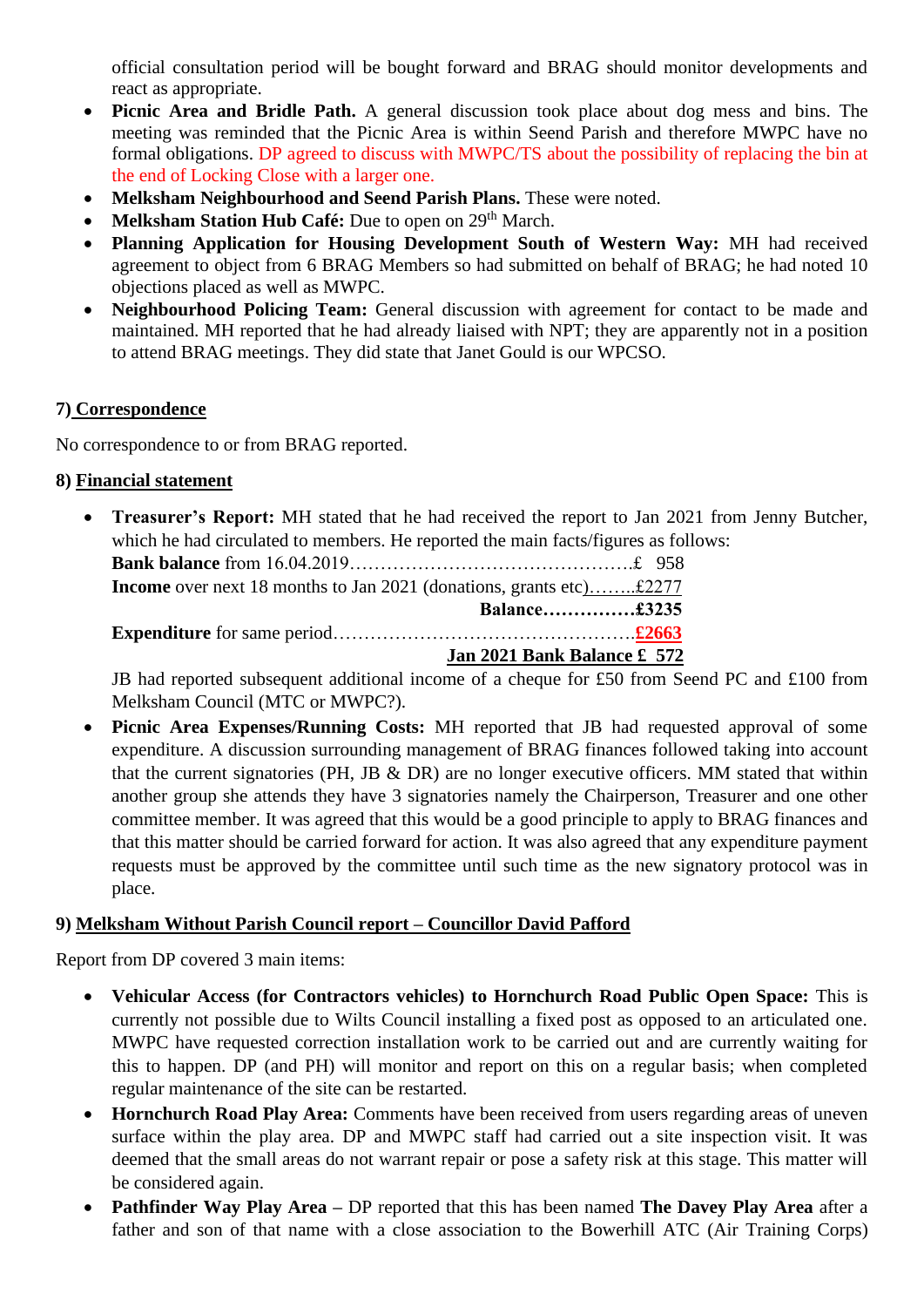Squadron. MWPC have bought forward some concerns regarding access through the barriers surrounding the area, particularly on the side and bank leading down to the attenuation pond. Correction work to meet safety standards has been agreed and the ROSPA report has been signed off. Handover to MWPC will take place on full completion.

# *At this time, owing to a technical issue, MH was unable to maintain Meeting Chair responsibilities. DR kindly agreed to take over as Meeting Chairman.*

# **10) Wiltshire Council (Melksham Without South) report – Councillor Nick Holder**

Report from NH: he thanked DP and reiterated various MWPC matters and in addition covered:

- **Speed Indicator Device (SID):** A new SID has been purchased and will be deployed in the local area on a scheduled programme.
- **Traffic Calming Measures on Bowerhill:** MWPC have been reviewing and their Street Scene subcommittee recently met via Zoom with Mark Stansbury from Wilts Council Highways & Traffic team. They reviewed particularly the area on Halifax Road adjacent to Bowerhill Primary School. The traffic congestion times are around school dropping off and collection. It was agreed that generally the traffic calming measures in place were fit for purpose. However NH reported that MWPC had agreed to make contact with the (new) Head Teacher (Rachel Skates) and request her to update the School Traffic Plan and liaise with the Council accordingly. A speed count indicator placement has been requested for a specific site on the non-speed hump section of Halifax Road.
- **General Announcements:** MWPC is closed for the week leading up to Easter. County & Parish Elections due on  $6<sup>th</sup>$ . May. During the lead-up period (Purdah) Council activities will be restricted and limited. NH recommended postal voting as a sensible option.
- **Melksham Bypass:** NH confirmed previous comments that, at this time, no preferred route has been suggested or adopted during the consultation and report to date. He stressed the importance for BRAG to be aware of, and involved in, the next stage of the consultation process. There is still the question of "Bypass or No Bypass". Wilts Council Highways Department still has much work to do, with representations to be taken account of. NH will continue to work on behalf of Bowerhill residents and BRAG should liaise with MWPC to ensure local views are heard going forward. The main thrust of objection should be the environmental impact on Bowerhill.

## **11) Picnic Area Working Party report**

### **The following Email from JB had been forwarded to BRAG Members by MH 11 March 2021**

(This is a slightly edited version of Jenny's report.)

Graham and I cleared up the site dragging lots of bird feeders, flower pots, etc. from the ditches and the drainage pond which the lovely little or big visitors had decided they were surplus to the site. We noticed some of the wheel trims are missing so when the flooded pond area goes down we may find lots of the missing items.

Our ornamental pond is still there but full of amorous toads and lots of spawn so when they hatch the blackbirds will have a good feeding session like they did last year.

It looks as though the actual Picnic Site is in dire need of new wood chippings, at least two large loads or more, so BRAG will need to spend some money on this so has our local farmer up the lane any? Or perhaps MWPC contractors can help us out? Can BRAG committee or MWPC do a bit of networking on this for us? I am happy to purchase the preservative for the benches on BRAGs behalf which normally I would do then claim back with receipt of purchase and a personal cheque to myself signed by myself as Treasurer last year and then a committee member (normally Pauline) but the situation has changed so Mark will you be able to do this now with me signing as well?

I have not told the NatWest bank of any changes as this would be up to the new Treasurer.

The cheques are normally signed by the Treasurer and one committee member.

We will be getting more bills in regarding fuel, etc. so this needs to be sorted out in the next month.